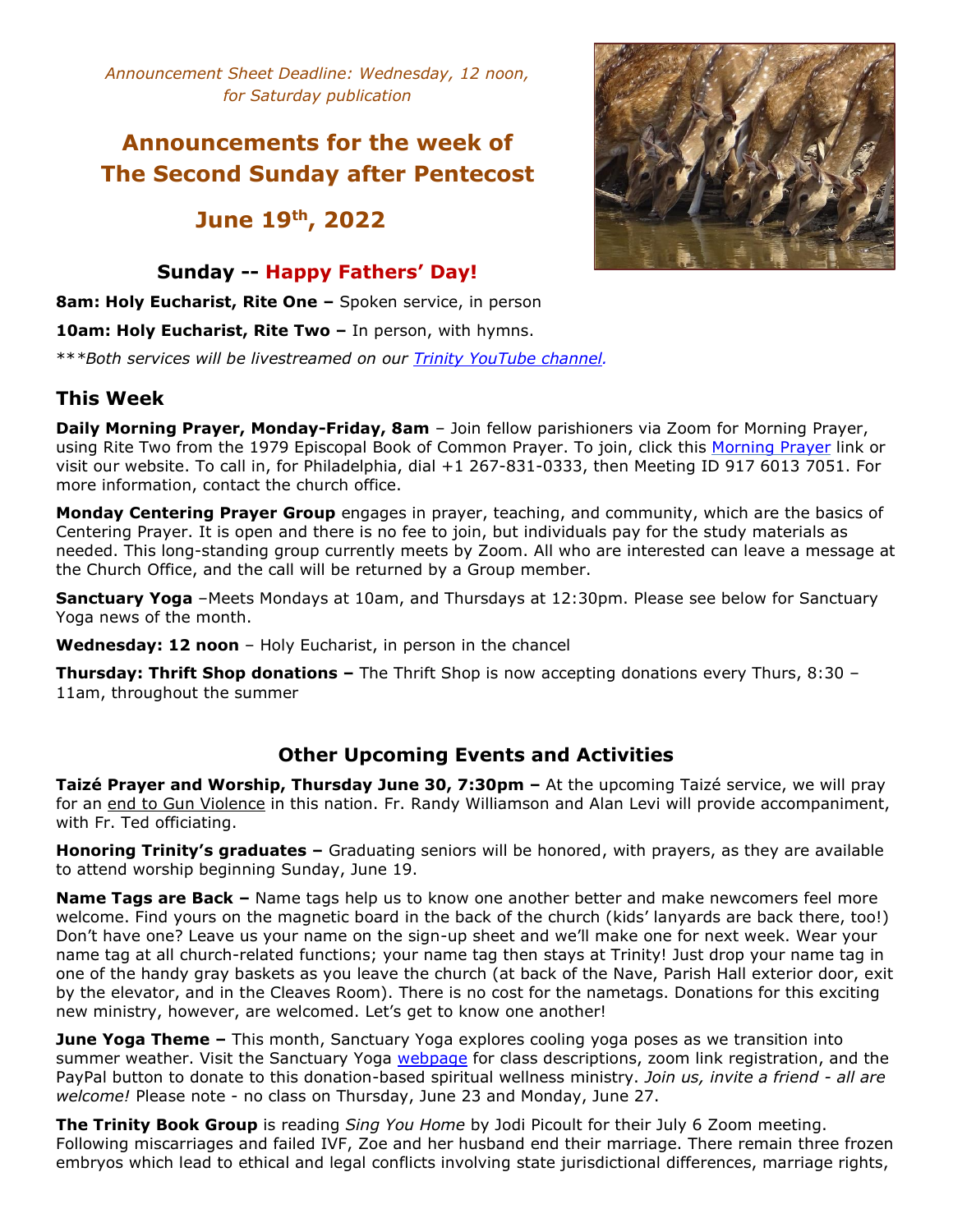and ownership issues. A publicity-seeking evangelical preacher compounds Zoe's difficulties in a final courtroom drama. The contact for information and/or the Zoom link is Linda Sauer at [lindasauer@aol.com.](mailto:lindasauer@aol.com) All are welcome!

## **Other News and Opportunities to Give Back**

**Congratulations to Barbara Nagel!** Barbara is one of 22 winners this year of the Garden Club or America's Hull Award. This is presented nationally for recognition for outstanding achievements of individuals furthering the early environmental education of children. You can read more about it [HERE.](https://www.gcamerica.org/gca-awards-Hull-Award) Chester Eastside is a recipient of many volunteer hours of Trinity parishioners, along with a covenant

**Outreach** – Food collection for the St. Mary's Food Cupboard is back! After a pandemic hiatus, St. Mary's, Chester, is beginning again to take food donations. Non-perishables will be collected each week to help supply St. Mary's Food Cupboard in Chester. Please make bringing non-perishable food items a part of your weekly offering. Place them in the baskets at the rear of the church and a group of Trinity volunteers will make sure the food gets to St. Mary's. If you would like to help with this ministry, please reach out to Kristin Cardi at 215-219-0744 or [kristincardi@gmail.com.](mailto:kristincardi@gmail.com) Thank you for your support!

### **Can you make lunches for the hungry? Do you want to support Trinity Youth in caring for**

**others?** Families are needed to anchor the following dates for the Trinity Youth Feeding Program on 7/3, and 9/4. If your family could help out, please sign up on the [LINK.](https://www.signupgenius.com/go/60b0a4ea4ac2fab9-trinity) Hunger does not stop for a pandemic or for the summer, all assistance is greatly appreciated. Youth will cook at the parish hall right after the 10am service, and food will be delivered to the shelter when done. For the host family, the time commitment on Sunday is roughly 11-1 pm, and Trinity will reimburse families up to \$40 towards the cost of the meal. Just turn in your receipts to Tina and she will get you reimbursed! If your family is interested in hosting but a bit apprehensive about what's involved, please reach out to Kelly Fitzpatrick at [kellyannefitzpatrick@gmail.com](mailto:kellyannefitzpatrick@gmail.com) for a more detailed overview of the process. Please consider helping out with this worthy cause! Thank you!



#### **Supporting Humanitarian Response to the Crisis in Ukraine**

*Donating money –* (from the ERD website) Episcopal Relief & Development is mobilizing with Anglican agencies and other partners in order to provide humanitarian assistance to people fleeing the violence in Ukraine. Please consider making a donation to the [Ukraine](https://support.episcopalrelief.org/ukraineresponse?ID=220301DP0DS0100&utm_medium=web&utm_campaign=fy22ukraine&utm_source=220301DP0DS0100) Crisis [Response](https://support.episcopalrelief.org/ukraineresponse?ID=220301DP0DS0100&utm_medium=web&utm_campaign=fy22ukraine&utm_source=220301DP0DS0100) Fund.

*Making space for refugees* – There has already been a great deal of interest generated by the news of turning part of "Friendship House" (aka "Trinity

House") on our church campus into space for a refugee family. Stay tuned for more news as we develop plans for the building and how you can be part of this life-changing ministry.

**Trinity Thrift Shop**… will reopen on September 9th. HOWEVER, we will continue to accept donations on Thursdays from 8:30-11:00am during the summer as well as before and after Sunday services. Watch the website with our summer schedule and fall sale dates. Trinity's support as always is greatly appreciated!

**The Outreach Committee** meets monthly to discern how best to share resources Trinity has budgeted for sharing with those in need. Your questions and ideas are welcome. Contact Kristin Cardi, chair [\(kristincardi@gmail.com\)](mailto:kristincardi@gmail.com) and read the Outreach Report in the Annual Meeting Booklet (available on the Trinity website).

### **Office Hours**

Monday: Mondays are virtual only, 9am – 5pm. On-site: 10am-4pm Tuesday through Thursday, 9am-12noon on Friday *Tina will be off this Friday and the office will be closed. The phone is forwarded during business hours when the office administrator is working off-site.*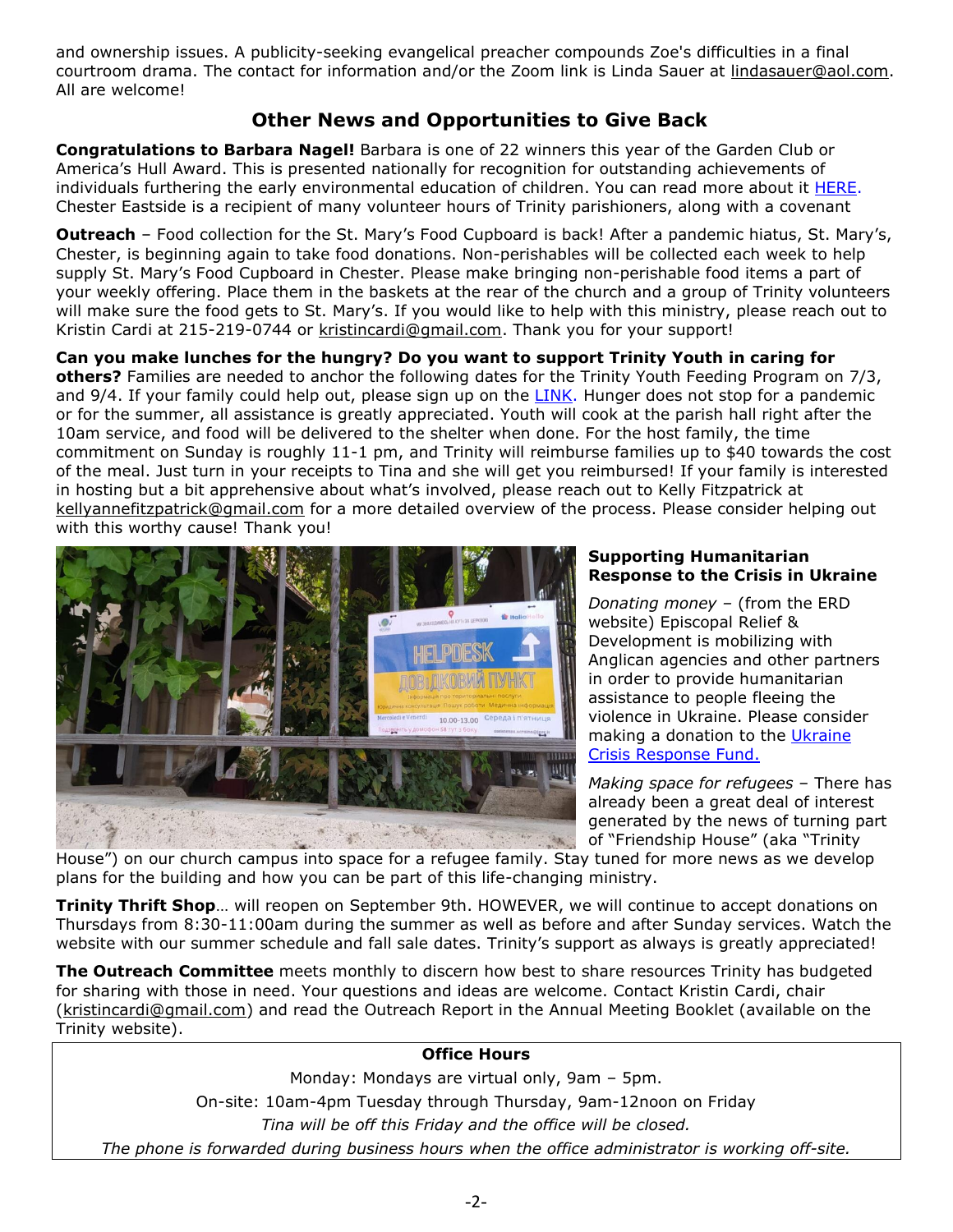COME GUIDE DELAWARE COUNTY'S PATH TOWARD ZERO WASTE PUBLIC WORKSHOP

**WORKSHOP 1 GOALS & GUIDING PRINCIPLES** APRIL 28TH, 6 P.M. UPPER DARBY TOWNSHIP SELLERS MEMORIAL LIBRARY **76 SOUTH STATE ROAD** UPPER DARBY, PA 19082

WORKSHOP 2 ZERO WASTE INITIATIVES MAY 26TH, 6 P.M. NORWOOD PUBLIC LIBRARY 513 WELCOME AVE **NORWOOD, PA 19074** 

**WORKSHOP 3** DRAFT PLAN ELEMENTS JUNE 30TH, 6 P.M. RIDLEY TOWNSHIP PUBLIC LIBRARY & RESOURCE CENTER 100 MACDADE BLVD **FOLSOM, PA 19033** 

DELAWARE COUNTY IS **UPDATING ITS** 10-YEAR MUNICIPAL WASTE MANAGEMENT PLAN

THE PLAN WILL GUIDE THE COUNTY'S TRANSITION TO **SUSTAINABLE METHODS OF** MATERIALS MANAGEMENT USING ZERO WASTE **PRACTICES** 

THE COUNTY SEEKS INPUT **FROM STAKEHOLDERS** THROUGHOUT THE COUNTY TO GUIDE THE DEVELOPMENT OF THE PLAN

JOIN US FOR THE WORKSHOP SERIES EITHER IN PERSON OR ONLINE VIA ZOOM

 $\blacksquare$ 



FOR MORE INFORMATON OR TO REGISTER FOR THE ONLINE WORKSHOPS, VISIT THE PROJECT WEBSITE AT https://www.delcopa.gov/sustainability/ commission/advisorycommittee.html

**Trinity cares about our environment** –

Taking care of the ecological environment is part of our call to be good stewards of all God has given us. Some do not know of the steps already taken by the church to do so, including our Green Roof. And there is more we can do.



Please see the attachment at left for the final workshop date (June 30) and details on how we can all contribute to a greener, sustainable future for DelCo and the Commonwealth.

*The flowers on the altar today are given to the Glory of God and in loving memory of Mrs. and Mr. Alan C. Kane, Jr., by Ann and Peter Kane*

Image at the top is licensed under the Creative Commons Attribution-Share Alike 3.0 Unported license.. Spotted deer are drinking water from a water body in Pench National Park,Madhya Pradesh,India. Source: [File:Spotted](https://commons.wikimedia.org/wiki/File:Spotted_deers_(Axis_axis).jpg) deers (Axis axis).jpg - Wikimedia [Commons](https://commons.wikimedia.org/wiki/File:Spotted_deers_(Axis_axis).jpg)